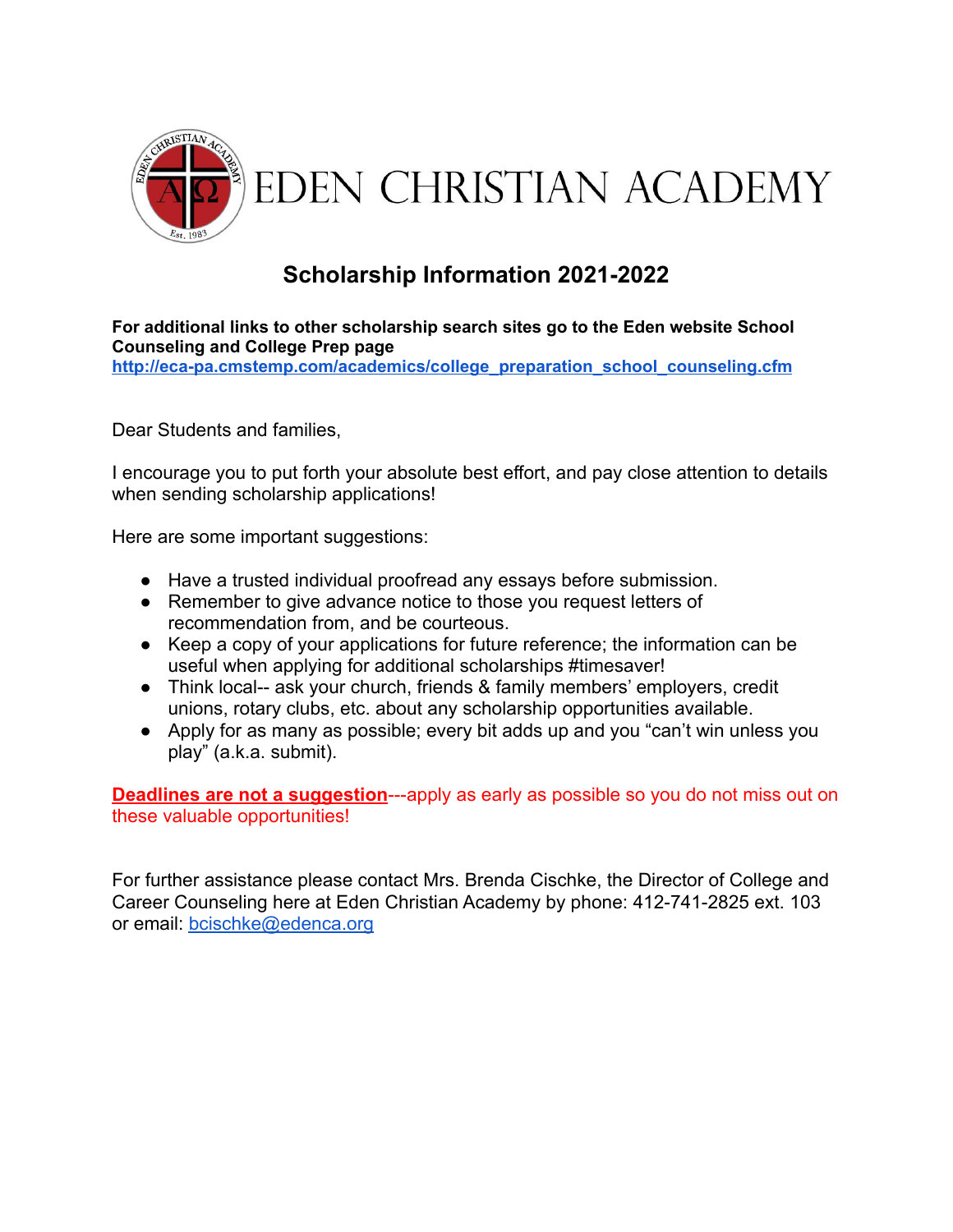| <b>Scholarship</b>                                        | <b>Additional Information</b>                                                                                                                                                                                                                                                                                                                            |
|-----------------------------------------------------------|----------------------------------------------------------------------------------------------------------------------------------------------------------------------------------------------------------------------------------------------------------------------------------------------------------------------------------------------------------|
| <b>First</b><br><b>Commonwealth</b><br><b>Bank</b>        | Application materials are available online at:<br>http://www.fcbanking.com/scholarship<br>Multiple \$1,000 individual scholarships are available to<br>graduating seniors with 3.0 GPA (or an 85% avg.) or better.                                                                                                                                       |
|                                                           | Application OPENS in JANUARY 2021 (typically April deadline)                                                                                                                                                                                                                                                                                             |
| <b>Campus to</b><br><b>Career</b><br><b>Crossroads</b>    | Contact Jason Valozzi at 724.309.6648<br>www.campustocareercrossroads.com<br><b>Scholarship Committee</b><br>246 Buckingham Drive<br>Pittsburgh, PA 15237<br>Requires 3.0 GPA or higher and 500 word essay on topic related to classes and<br>future plans.<br>\$500 scholarship will be awarded                                                         |
| Westinghouse<br><b>Women in</b><br><b>Nuclear</b>         | http://www.westinghousenuclear.com/About/Community-and-Education/Westing<br>house-Women-In-Nuclear<br>\$5,000 to female senior in high school pursuing bachelor degree in engineering,<br>math, or physical sciences.<br>Direct questions to: WINscholarship@westinghouse.com                                                                            |
| <b>Going Merry</b>                                        | Goingmerry.com or access the APP on your device<br>General scholarship search site. The process is similar to the common<br>application in that you enter information initially and it can be shared with<br>multiple parties that you select.                                                                                                           |
| <b>Western PA</b><br><b>Trial Lawyers</b><br><b>Assoc</b> | If students are interested a request must be made from the school to the<br>organization. A court case scenario is given and students must complete a three<br>to five page essay.                                                                                                                                                                       |
|                                                           | Organization contact is: Laurie Lacher-www.wptla.org                                                                                                                                                                                                                                                                                                     |
| <b>College Board</b>                                      | https://bigfuture.collegeboard.org/scholarship-search<br>Find scholarships, other financial aid and internships from more than 2,200<br>programs, totaling nearly \$6 billion.<br>Enter as much information as possible to find the most matches. Scholarship<br>information is based on the College Board's Annual Survey of Financial Aid<br>Programs. |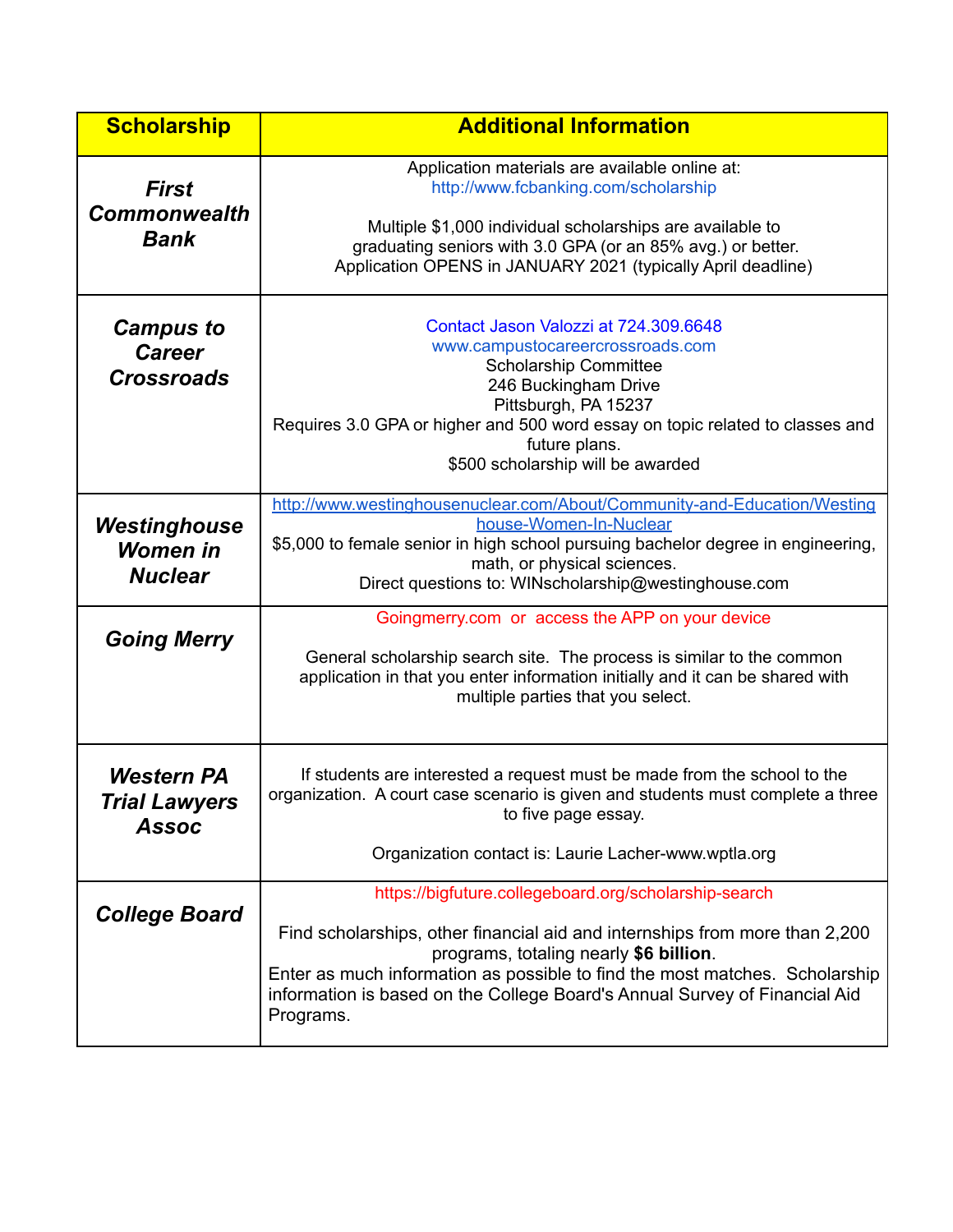|                           | Clearviewfcu.org                                                                           |
|---------------------------|--------------------------------------------------------------------------------------------|
| Ralph B.                  |                                                                                            |
| <b>Canterbury</b>         | Email questions to: scholarship@clearviewfcu.org                                           |
| <b>Scholarship</b>        | or call 412.299.6083                                                                       |
|                           | 10 scholarships of \$1,500 each are awarded annually                                       |
| <b>Clearview</b>          | <b>Typically March 1st deadline!</b>                                                       |
| <b>Credit Union</b>       |                                                                                            |
|                           |                                                                                            |
|                           | Email questions to: scholarships@pmahcc.org<br>or fax: 412-255-3701 completed applications |
| <b>Pittsburgh</b>         | For details see Webpage: http://pmahcc.org                                                 |
| <b>Metropolitan</b>       |                                                                                            |
| <b>Area Hispanic</b>      | <b>PMAHCC Scholarship Program</b>                                                          |
| <b>Chamber of</b>         | One Oxford Center                                                                          |
| <b>Commerce</b>           | 301 Grant Street Ste 4300                                                                  |
|                           | Pittsburgh, PA 15219                                                                       |
|                           | Applications will be received from Jan 1, 2022-April 31st, 2022                            |
|                           | Contact Louis Sturgess: louise@phlf.org 412-471-5808 ext 536                               |
| <b>Pgh History &amp;</b>  | Copies of application are available at www.phlf.org                                        |
| <b>Landmarks</b>          |                                                                                            |
| <b>Foundation</b>         | **Typically April deadline                                                                 |
|                           | Completed applications are mailed to scholarships@TPRSold.com                              |
| <b>Berkshire</b>          | \$1,000 renewable scholarships to 3 amazing seniors with 3.0 GPA or higher.                |
| Hathaway:                 | Contact for additional criteria and copy of application.                                   |
| <b>Trade School &amp;</b> |                                                                                            |
| <b>College</b>            | Applications are due by March 1st, 2022 at 2PM                                             |
| <b>Scholarship</b>        |                                                                                            |
|                           | http://avonclub.benavon.org/site/scholarship/                                              |
| <b>AVON Club</b>          |                                                                                            |
| Foundation                | Three scholarships annually available to senior high school FEMALES living in              |
| <b>Scholarship</b>        | the Avonworth area.                                                                        |
|                           |                                                                                            |
|                           | http://www.coca-colascholars.org                                                           |
| Coca-Cola                 | The Coca-Cola Scholars Program scholarship is an achievement-based                         |
| <b>Scholars</b>           | scholarship awarded to 250 high school seniors each year. Fifty of these are               |
| <b>Foundation</b>         | four-year, \$20,000 scholarships (\$5,000 per year for four years), while 200 are          |
| <b>Four Year</b>          | designated as four-year, \$10,000 scholarships (\$2,500 per year for four years).          |
| <b>Award For</b>          | The scholarships must be used at an accredited U.S. college or university.                 |
| <b>Seniors</b>            |                                                                                            |
|                           | Application open through October 31, 2021 at 5pm                                           |
|                           |                                                                                            |
|                           |                                                                                            |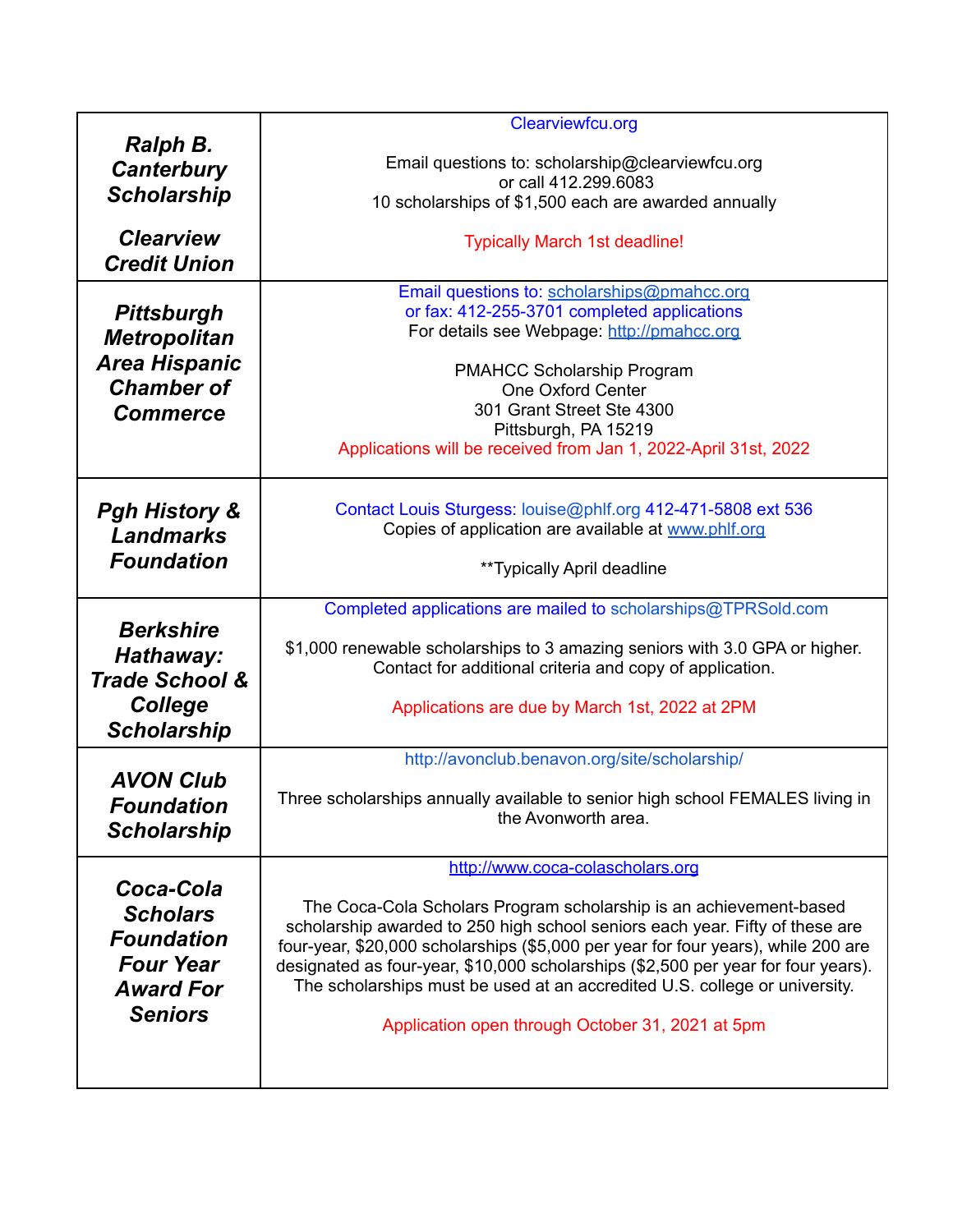| <b>Prudential</b><br><b>Spirit of</b><br><b>Community</b><br><b>Awards</b>        | http://spirit.prudential.com/view/page<br>The Prudential Spirit of Community Awards program is the United States' largest<br>youth recognition program based exclusively on volunteer community service.<br>The program was created in 1995 by Prudential in partnership with the National<br>Association of Secondary School Principals (NASSP) to honor middle level and<br>high school students for outstanding service to others at the local, state, and<br>national level.<br><b>Application Deadline: November 4, 2021</b>                                                                                                              |
|-----------------------------------------------------------------------------------|------------------------------------------------------------------------------------------------------------------------------------------------------------------------------------------------------------------------------------------------------------------------------------------------------------------------------------------------------------------------------------------------------------------------------------------------------------------------------------------------------------------------------------------------------------------------------------------------------------------------------------------------|
| <b>Voice of</b><br><b>Democracy</b>                                               | https://www.vfw.org/community/youth-and-education/ youth-scholarships<br>The VFW's "Voice of Democracy" Scholarship Contest is an annual nationwide<br>audio essay competition designed to give high school students in grades 9, 10, 11<br>& 12 the opportunity to voice their opinion on their responsibility to our country.<br>Former first place state Voice of Democracy winners and high school students<br>over the age of 19 are not eligible. US Citizenship is not required, although<br>students must be permanent residents of the US. Download form and submit to<br>local VFW<br><b>Application Deadline October 31st, 2021</b> |
| <b>Fleet reserve</b><br>Assoc.(FRA)<br><b>Americanism</b><br><b>Essay Contest</b> | http://www.fra.org/essay<br>Open to grades 7-12!<br>The FRA National Committee on Americanism-Patriotism sponsors an annual<br>Americanism Essay Contest, based on a theme announced each summer. The<br>contest includes a Grand National Prize of a \$10,000 U.S. Savings Bond, with<br>\$5,000, \$3,000 and \$2,000 Savings Bonds awarded to the first, second and third<br>place winners in each grade category.<br>All regional winners are judged at the national level and<br>receive a certificate of recognition.<br>Other prizes are awarded at the branch and regional levels.<br><b>Application Deadline December 1st, 2021</b>    |
| <b>NRA Civil</b><br><b>Rights Defense</b>                                         | http://www.nradefensefund.org/contests-scholarships.aspx<br>Open to grades K-12!                                                                                                                                                                                                                                                                                                                                                                                                                                                                                                                                                               |
| <b>Fund</b>                                                                       | The NRA Civil Rights Defense Fund(NRACRDF) is once again sponsoring an essay<br>contest celebrating the Second Amendment as an integral part of the Constitution and<br>the Bill of Rights.<br>Essays will be judged in two categories: Senior (grades 9-12) and Junior (grades 8 and<br>below), with separate cash prizes awarded to the winners in each category. First place<br>cash prizes are \$1,000, \$600 for second place prizes, \$200 for third place prizes, and                                                                                                                                                                   |
|                                                                                   | \$100 for fourth place<br>The entry deadline for this contest is December 31st, 2021. Essay contest winners will<br>be selected by the NRACRDF and notified in early 2022.                                                                                                                                                                                                                                                                                                                                                                                                                                                                     |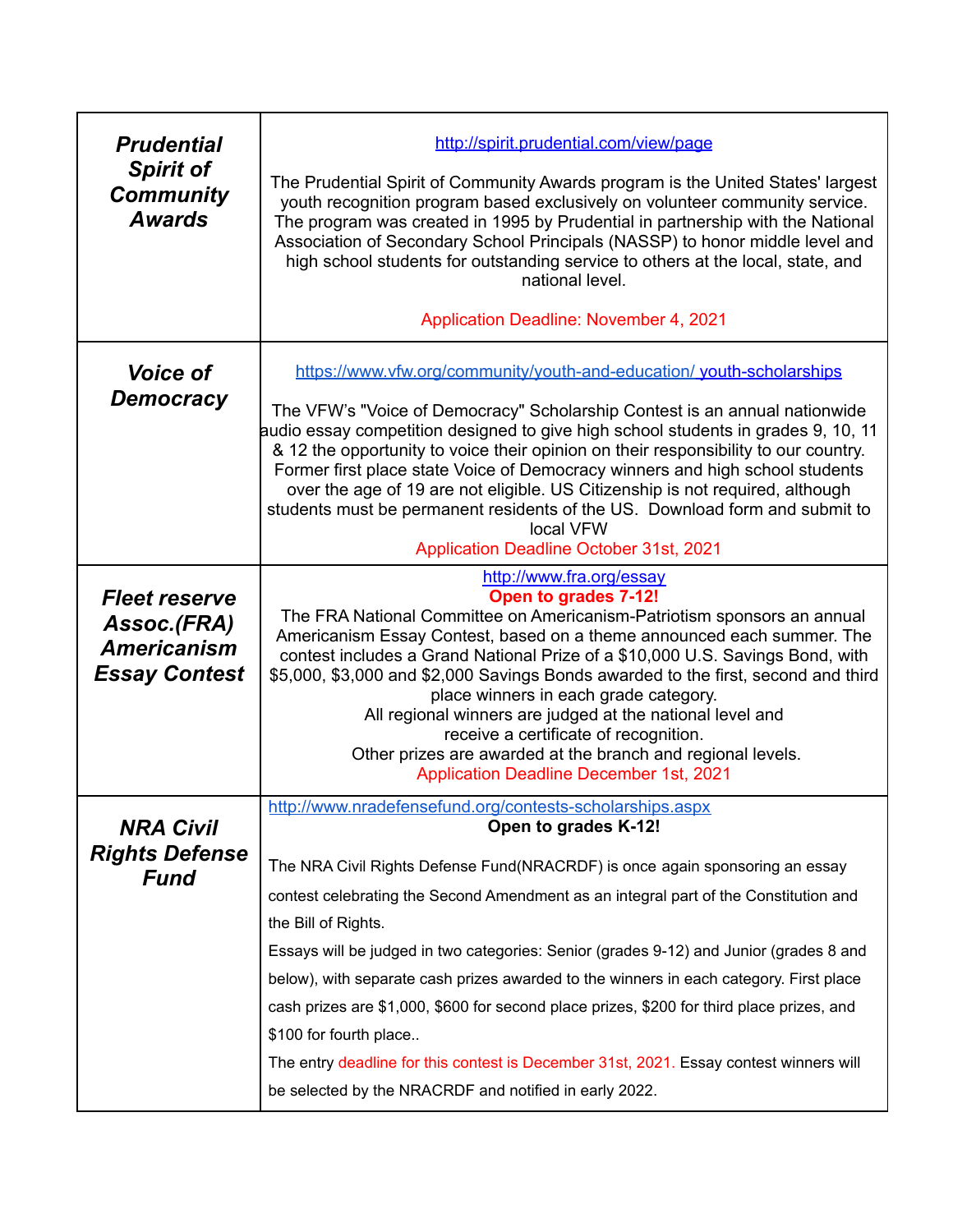| John F.<br><b>Kennedy</b><br><b>Essay Contest</b>                                           | http://www.jfklibrary.org/Education/Profile-in-Courage-Essay-Contest/Eligibility-a<br>nd-Requirements.aspx<br>Grades 9-12<br>Essays must describe an act of political courage by a U.S. elected official who<br>served during or after 1917, the year John F. Kennedy was born.<br>Application Deadline is January 14th, 2022 Midnight                                                                                                                                                                                                                                                                                             |
|---------------------------------------------------------------------------------------------|------------------------------------------------------------------------------------------------------------------------------------------------------------------------------------------------------------------------------------------------------------------------------------------------------------------------------------------------------------------------------------------------------------------------------------------------------------------------------------------------------------------------------------------------------------------------------------------------------------------------------------|
| GE-Reagan<br><b>Foundation</b><br><b>Scholarship</b><br><b>Program</b>                      | https://www.reaganfoundation.org/education/scholarship-programs<br>Exceptional student leaders are invited to apply in honor of the legacy and<br>character of President Ronald Reagan, this program annually rewards up to 20<br>college-bound students who demonstrate exemplary leadership, drive, integrity,<br>and citizenship with \$10,000 renewable scholarships<br>(up to \$40,000 per recipient).<br>Application Deadline is January 6th, 2022                                                                                                                                                                           |
| The Lola G. Duff<br>and William H.<br>Duff, II<br><b>Scholarship</b><br><b>Fund</b>         | www.sms.scholarshipamerica.org/duff/<br>The Lola G. Duff and William H. Duff, II Scholarship Fund: The Lola G. Duff and<br>William H. Duff, II Scholarship Fund was established under the will of Lola G. Duff<br>and is administered by PNC Bank, NA, Trustee, to assist Allegheny County, PA<br>students who are of the Protestant faith, and attending or planning to attend a<br>full-time program leading to an initial bachelor's degree. Renewable scholarships<br>are offered each year for full-time study at an accredited four-year institution of the<br>student's choice.<br>Application will open in January of 2022 |
| <b>Annual Create</b><br>a Greeting Card<br>\$10,000<br><b>Scholarship</b><br><b>Contest</b> | http://www.gallerycollection.com/greeting-cards-scholarship.htm<br>The Annual Create-A-Greeting-Card \$10,000 Scholarship Contest is open to high<br>school, college, and graduate students 14 years or older. Applicants are asked to<br>design the front of a greeting card that could be sold as an actual card in our line.<br>Designs may consist of original photographs, artwork, and/or computer graphics.<br>The student with the winning design will be awarded a \$10,000 scholarship and<br>his or her design will be made into a greeting card to be sold on our website.                                             |
|                                                                                             | Application Deadline is March 2nd, 2022                                                                                                                                                                                                                                                                                                                                                                                                                                                                                                                                                                                            |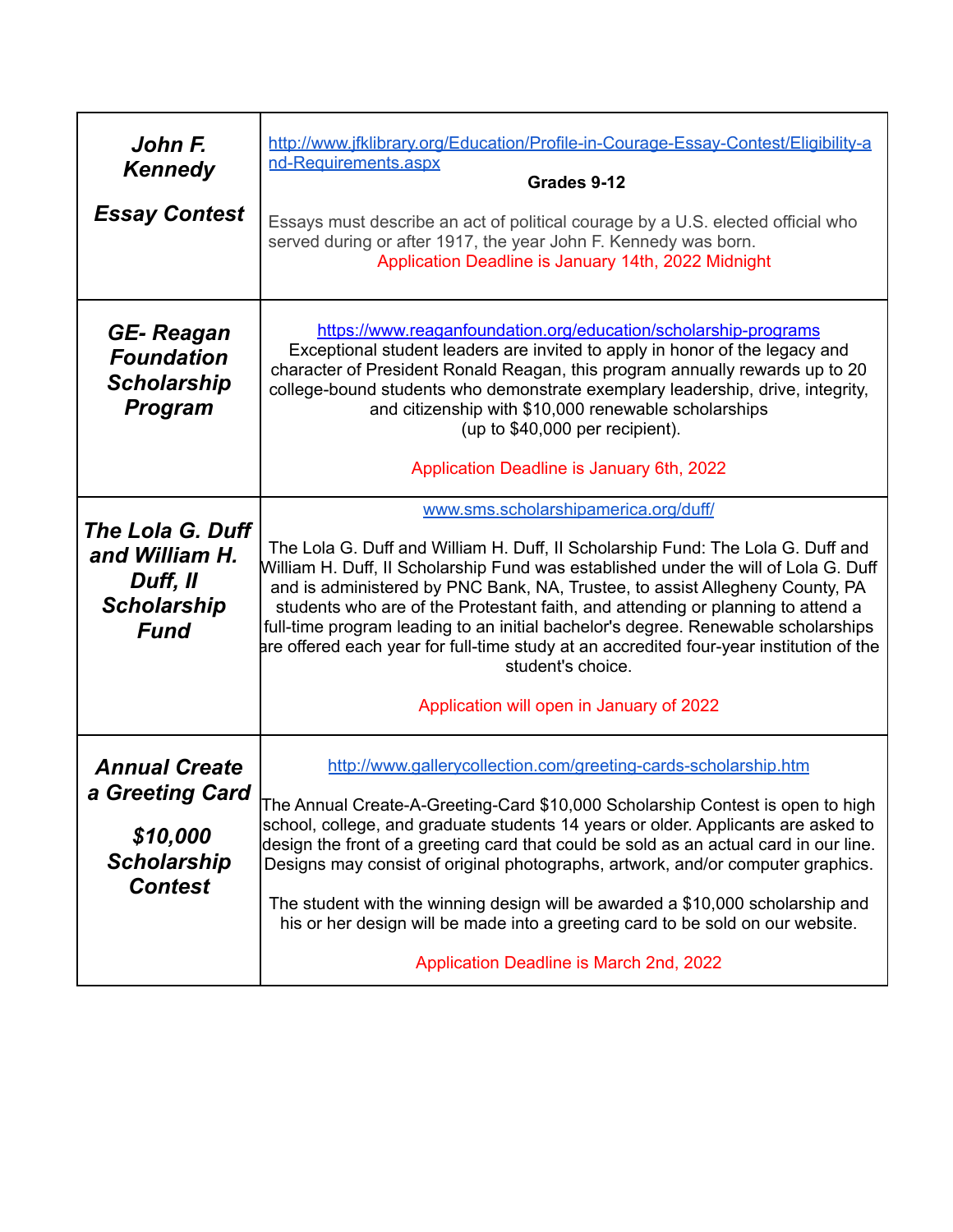| <b>Daughters of</b><br>the American<br><b>Revolution</b>                           | http://www.pssdar.org                                                                                                                                                                                                                                                                                                                                                                                                                                                                                                                                                                                                                  |
|------------------------------------------------------------------------------------|----------------------------------------------------------------------------------------------------------------------------------------------------------------------------------------------------------------------------------------------------------------------------------------------------------------------------------------------------------------------------------------------------------------------------------------------------------------------------------------------------------------------------------------------------------------------------------------------------------------------------------------|
|                                                                                    | The Pennsylvania State Society DAR awards a general scholarship as well as<br>nursing and American history scholarships to Pennsylvania high school seniors.                                                                                                                                                                                                                                                                                                                                                                                                                                                                           |
|                                                                                    | Mail application items to our chapter regent: Carol Downey Fuller, 116 Wonderly<br>Drive, Sarver, PA 16055.<br>Lora Koontz lorakoontz@gmail.com DAR good citizen award                                                                                                                                                                                                                                                                                                                                                                                                                                                                 |
|                                                                                    | Application is due by February 15th, 2022                                                                                                                                                                                                                                                                                                                                                                                                                                                                                                                                                                                              |
| PSECU - John J.<br><b>Marisic Memorial</b><br><b>Scholarship</b><br><b>Program</b> | https://www.psecu.com/scholarships<br>Offers six scholarships, each up to \$8,000, to members graduating high school.<br>Each recipient receives up to \$2,000 per year for up to four years, providing<br>scholarship requirements are met.<br>Application Deadline is February 28th, 2022 at 12PM                                                                                                                                                                                                                                                                                                                                    |
| <b>Irene and Harry</b><br>Louik<br><b>Scholarship</b>                              | https://pittsburghfoundation.org/scholarship/2189<br>Seniors are encouraged to investigate the Irene and Harry Louik Scholarship.<br>This scholarship is for students who demonstrate a special aptitude, ability or<br>achievement in one or more of the performing arts and/or be committed to<br>furthering appreciation for the performing arts.                                                                                                                                                                                                                                                                                   |
|                                                                                    | http://www.pheaa.org                                                                                                                                                                                                                                                                                                                                                                                                                                                                                                                                                                                                                   |
| <b>Agriculture</b><br>Loan<br><b>Forgiveness</b><br><b>Program</b>                 | http://www.youngfarmers.org/studentloans/<br>Signed into law in 1992, this program helps repay student loans if you are an<br>agriculture or veterinary medicine graduate who returns to help operate a family<br>farm or practice veterinary medicine that includes agricultural animals in<br>Pennsylvania. A family farm or farm corporation must be a real property or a<br>corporation owned by members of the immediate family and used for the<br>production of agricultural products for commercial purposes. Such farms and<br>corporations must devote 75 percent or more of their assets to the business of<br>agriculture. |
|                                                                                    | https://www.google.com/edu/scholarships/                                                                                                                                                                                                                                                                                                                                                                                                                                                                                                                                                                                               |
| Google<br><b>Scholarship</b><br><b>Programs</b>                                    | Among other things, Google provides scholarships to encourage students of<br>various backgrounds, genders and ethnicities to excel in their studies. In hopes<br>that these programs will help dismantle barriers that keep women and minorities<br>from entering computing and technology fields. See website for information.<br>Application Deadline is in December of 2021                                                                                                                                                                                                                                                         |